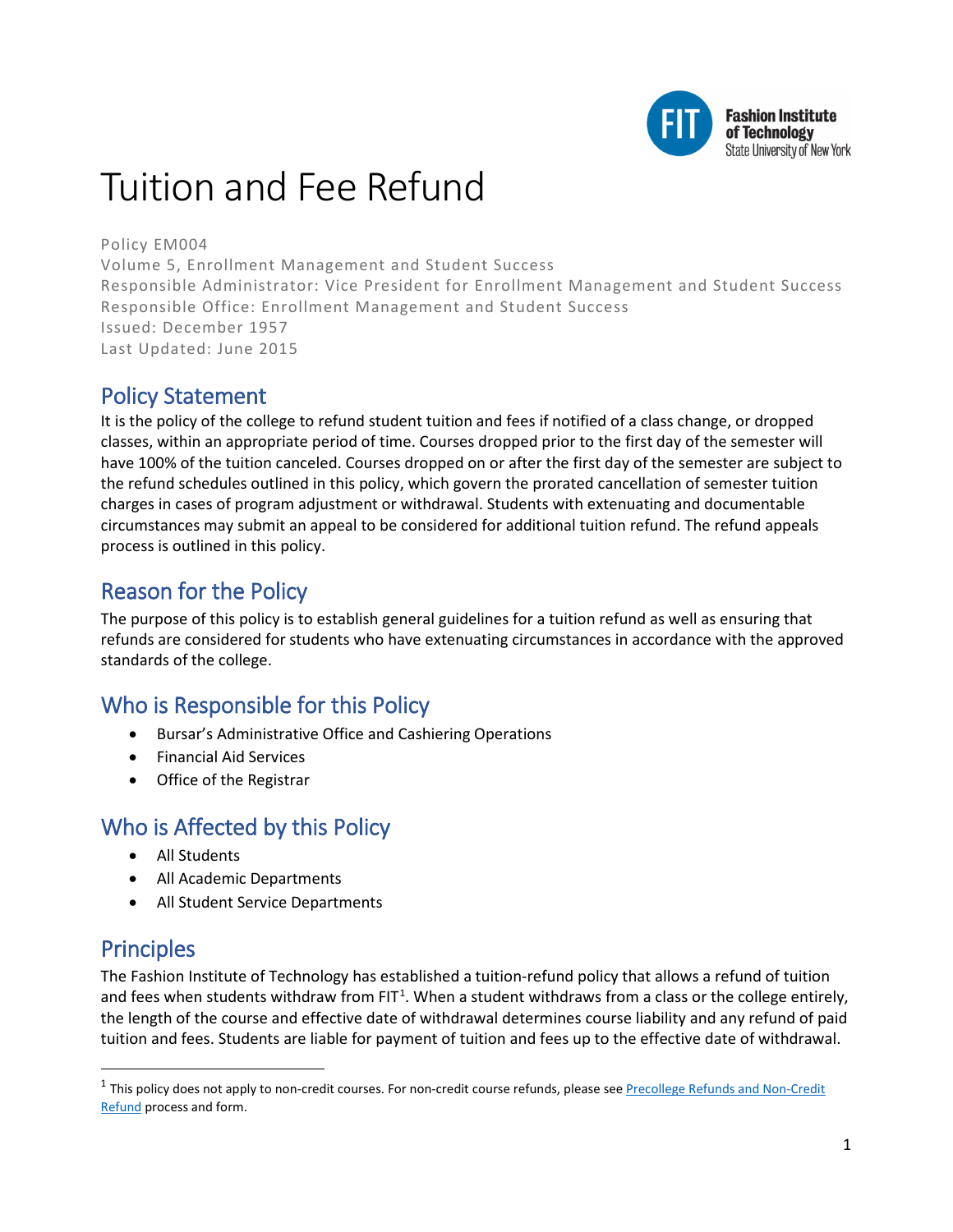Drops and withdrawals can also impact financial aid and non-attendance in a class does not constitute official notification of withdrawal nor stop payment on a check. Neither action removes tuition liability. Student health insurance fees are non-refundable after the first day of the semester.

Tuition and fee refunds are based on the official date of withdrawal. No refunds will be permitted unless an official withdrawal form is submitted in the required time period through the Registrar's Office. The date on which the Withdrawal/Refund of Tuition Form is received by the Registrar's Office is considered the official date of the student's withdrawal. An offsetting service fee will apply and the \$5 charge is nonrefundable.

### • **Refund Schedule**

The refund period terminates by the end of the third week of classes, in accordance with the tuition refund schedule:

- $\circ$  If the college cancels a course, 100% of tuition and refundable fees will be refunded.
- $\circ$  If the student drops a course in the first three (3) weeks of classes, the student will receive a percentage of tuition only (not fees), according to the tuition refund schedule below.

### o **Fall & Spring Semesters**

Before official start date of the semester: 100 % (tuition & fees) During the first week: 75% (tuition only) During the second week: 50% (tuition only) During the third week: 25% (tuition only) After the third week: No Refund

#### o **Summer Semsters**

Before official start of the session: 100% (tuition and fees) 1st day of classes: 75% (tuition only) 2nd day of classes: 50% (tuition only) 3rd day of classes: 25% (tuition only) 4th class and beyond: No Refund

#### o **Winter Semester**

Before official start of the session: 100% (tuition and fees) 1st day of classes: 75% (tuition only) 2nd day of classes: 50% (tuition only) 3rd day of classes: 25% (tuition only) 4th class and beyond: No Refund

### • **Non-Refundable Fees[2](#page-1-0)**

All fees are NON refundable<sup>[3](#page-1-1)</sup>:

- **•** Offsetting service fee
- Health Insurance fee
- Health Services fee
- Late Registration fee
- Return Check fee
- Program Change fee
- Student Activity fee

<span id="page-1-0"></span> <sup>2</sup> Non-refundable fees are subject to change without notice.

<span id="page-1-1"></span><sup>&</sup>lt;sup>3</sup> This list is not intended to be exhaustive. See http://www.fitnyc.edu/2932.asp for additional fees.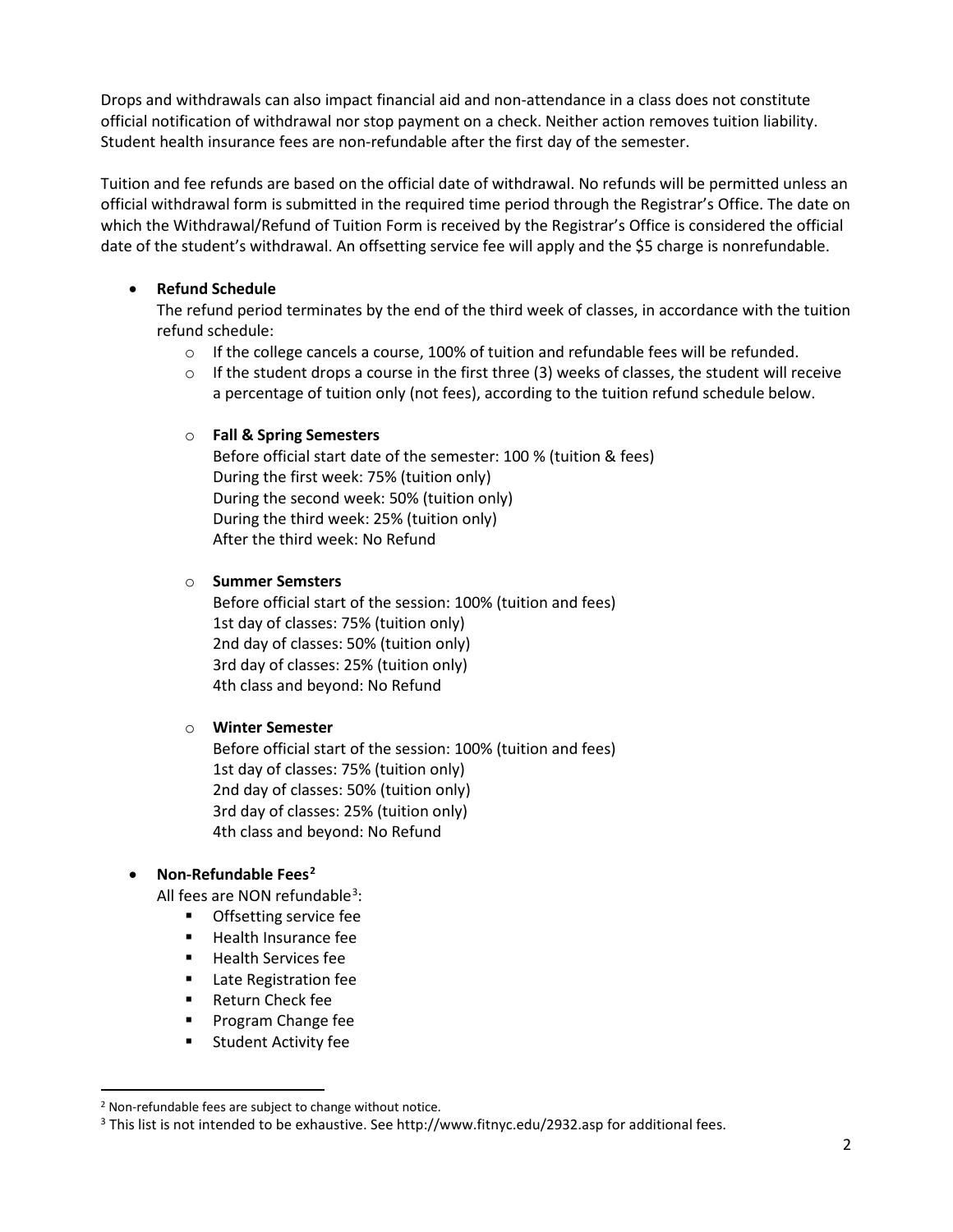### • **Financial Aid Title IV Refund**

Title IV Federal Financial Aid students who withdraw from the college prior to completing the first 60% of the semester will have their financial aid recalculated according to the Higher Education Amendments of 1998, 34 CFR part 668.22. Some grant recipients may owe repayment to both the institution and the Federal Government as a result of this recalculation. Students receiving Title IV financial aid will be processed according to federal guidelines. See www.fitnyc.edu/22153.asp for additional information.

### Responsibilities

N/A

### **Procedures**

### • **Refund Process**

All refunds are based on the official date of withdrawal.

- $\circ$  An application for refund of tuition must be made on the Course Withdrawal/Refund of Tuition Form provided in the Registrar's Office or in writing.
	- No refunds will be permitted unless an official withdrawal form is submitted in the required time period.
	- The date on which the Withdrawal/Refund of Tuition Form is received by the Registrar's Office is considered the official date of the student's withdrawal.
	- Neither nonattendance in class nor stop payment on a check is considered an official withdrawal from the college. The student remains responsible for all tuition liabilities.

All credit card refunds are issued through the appropriate credit card carrier.

### • **Financial Aid Title IV Refund Process**

If the student account reflects a credit balance as a result of financial aid funds applied to the student's account, the student should anticipate a refund within two weeks either via direct deposit to the student's checking or savings account; or a check sent to the permanent address FIT has on file. If the student signs up for an E-Refund, a direct deposit will be deposited to the student's checking or savings account. The student will receive an e-mail message at his/her FIT email account when an E-Refund has been processed.

### • **Refund Appeals Process**

### o **Student Course Withdrawal**

- In order to apply for an appeal, the student must have first dropped or withdrawn from the course(s) in question and submit the following to the Refund Appeals Committee:
	- A detailed written statement describing the student's reason and justification for an appeal of the refund policy. This statement must specify the extenuating circumstance for the refund (see examples of extenuating circumstances).
	- **IXED All refund appeals should be filed as soon as possible but no later than six months** after the end of the academic term for which the appeal is being requested (see below).

### o **Student Written Appeal**

After a withdrawal has been processed and the effective date established by the college, a student may submit a written appeal for removal or adjustment of tuition liability. Appeals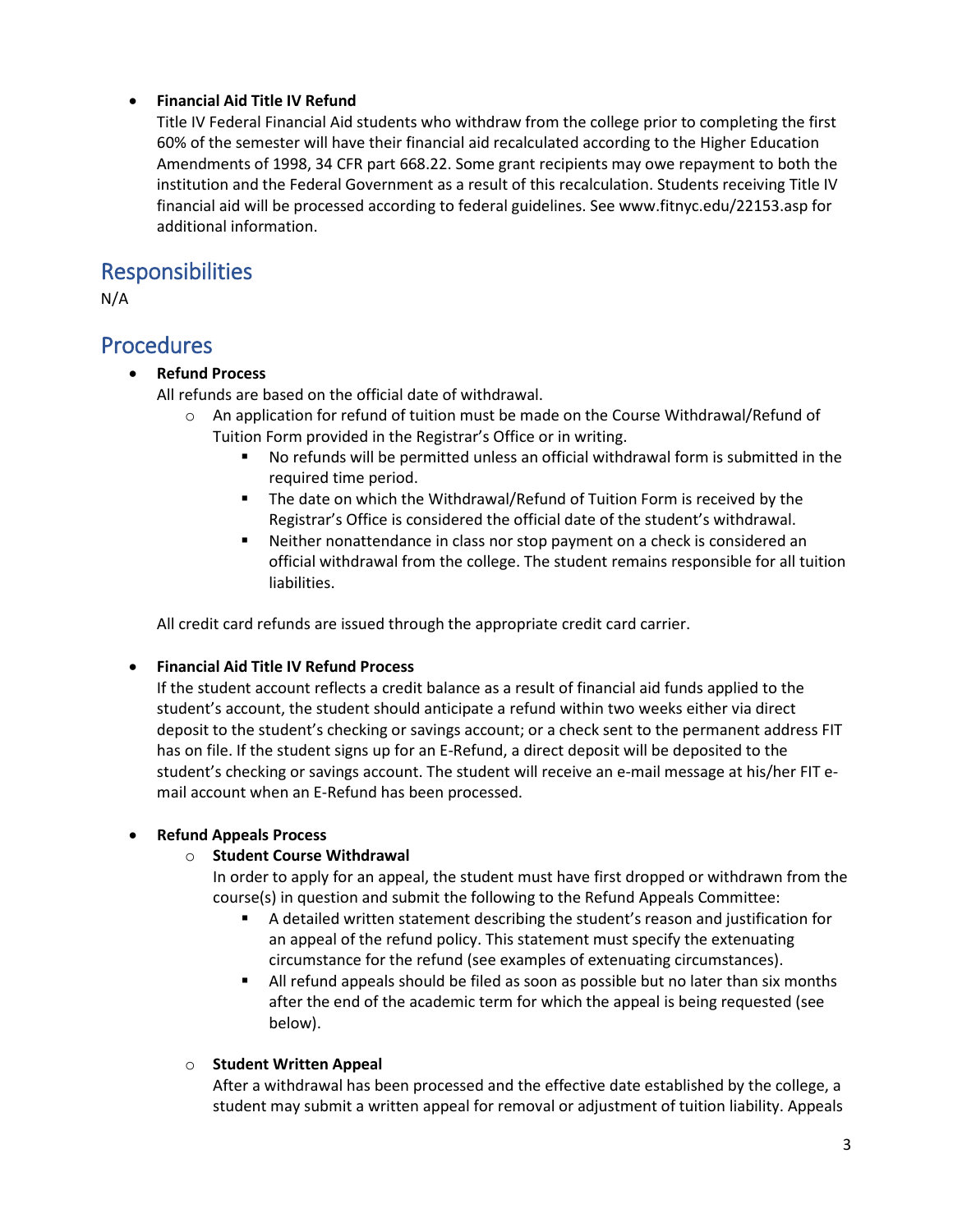may be considered warranted under extraordinary and unusual circumstances that are beyond the control of a student. No money shall be refunded unless an application for a refund is made within six months after the end of the academic term for which the tuition was paid to the college. A written appeal to the Refund Appeal Committee with supporting documentation should be sent to:

#### **Office of the Registrar**

*Attn: Tuition Refund Appeal Committee* 27th Street and Seventh Avenue, C158 Fashion Institute of Technology New York, NY 10001-5992

or scan and attach all supporting documents and submit to FIT\_registrar@fitnyc.edu.

The following can be considered an exception to the refund schedule (documentation is required):

- o Evidence of a call to active military duty
- $\circ$  Evidence of dismissal from the Fashion Institute of Technology prior to the start of an academic term
- o Evidence of a concurrent registration at another State University of New York college
- o Tuition and Fees collected in error or in excess of the required amounts (administrative error)
- o Undue hardship that is out of the student's control, such as a medical incapacitation – such exceptions will be considered on a case-by-case basis (support documentation must be provided).

The following appeals for exception to the refund policy will NOT be approved:

- o Dismissal for academic or disciplinary reasons
- $\circ$  Dissatisfaction with a course's scheduled meeting time, location, content, or instructor's mode of instruction
- o Discontinued attendance or failure to attend a course at all
- o Lack of knowledge of the drop or withdrawal deadlines
- o Lack of sufficient resources to pay tuition
- $\circ$  A pre-existing medical or mental health condition that began prior to the semester in which you withdrew
- $\circ$  Registration for the wrong term or misreading the calendar outlining the start of courses
- $\circ$  Failure to seek academic and financial advisement before registering for a course
- o Failure to follow college policies and procedures available for review within the college's handbook, catalog or official FIT website
- $\circ$  Students whose accounts have been turned over for collection or are already in the collection process cannot appeal the refund policy

#### o **Student receiving Financial Aid Title IV**

- $\circ$  Refunds will be returned to the grant or loan programs as required by federal and state regulations.
- o Students who complete less than 60% of the term may owe a repayment to the college and/or the grant programs that provided the funding. If a tuition refund is granted creating a credit balance after the federal refund calculations, loan funds